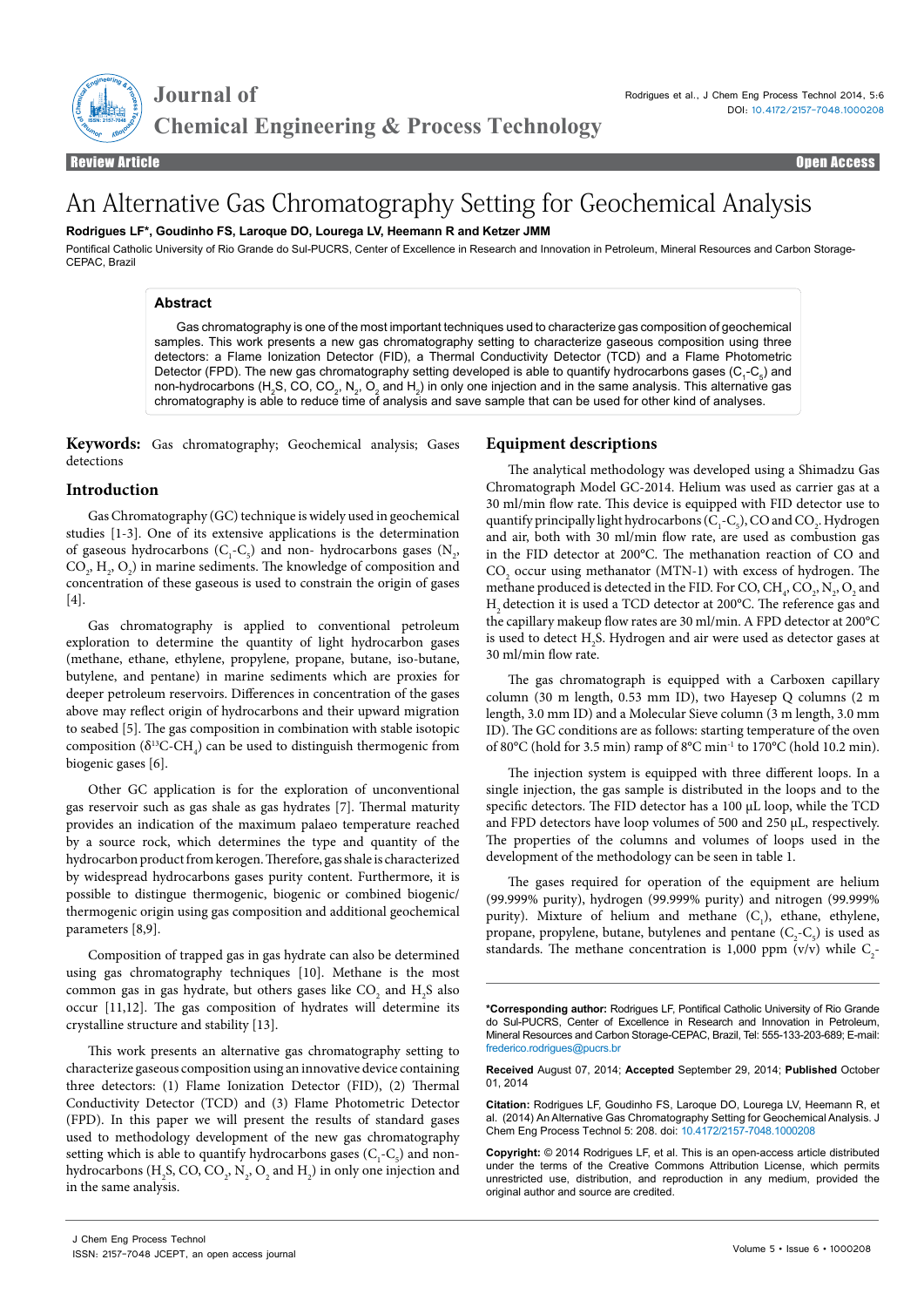**Citation:** Rodrigues LF, Goudinho FS, Laroque DO, Lourega LV, Heemann R, et al. (2014) An Alternative Gas Chromatography Setting for Geochemical Analysis. J Chem Eng Process Technol 5: 208. doi: 10.4172/2157-7048.1000208

Page 2 of 4

| <b>Detector</b> | Loop (µL) | Column                      | Length (m) | Inside diameter (mm) |
|-----------------|-----------|-----------------------------|------------|----------------------|
| <b>FPD</b>      | 250       | Haysep Q                    |            |                      |
| TCD             | 500       | Haysep Q<br>Molecular Sieve |            |                      |
| FID             | 100       | Carboxen 1006               | 30         | 0.53                 |



|  |  |  |  |  |  | Table 1: Properties of the columns and loops used in the development of the methodology. |
|--|--|--|--|--|--|------------------------------------------------------------------------------------------|
|--|--|--|--|--|--|------------------------------------------------------------------------------------------|

| Flow Rate<br>(mL min <sup>-1</sup> ) | Heating Rate (°C min <sup>-1</sup> ) Temperature (°C) |     | Time (min) |
|--------------------------------------|-------------------------------------------------------|-----|------------|
|                                      | ۰                                                     | 80  | 3.5        |
| 30                                   |                                                       | 170 | 10.2       |

**Table 2:** Gas chromatography temperature program.

 $C<sub>5</sub>$  concentrations are 250 ppm (v/v). Other standard gases used are a mixture of helium and CO,  $CO_2$ ,  $O_2$ ,  $N_2$  and  $H_2$  with 2,500 ppm (v/v) of concentration. Finally, 10 ppm of  $H_2S$  in helium also was used in this work. All gas standards were provided by White Martins Company.

The gas chromatograph configuration was designed to detect  $\mathrm{C}_\text{i}$ - $\mathrm{C}_\text{s}$ , CO, CO<sub>2</sub>, O<sub>2</sub>, N<sub>2</sub> and H<sub>2</sub> in only one injection. Injection of gases is made using syringes of BD PrecisionGlide™ coupled of three-way tap rotation and BD PrecisionGlide™ hypodermic needle.

Figure 1shows four rectangles with different colors. Each color represents a possible pathway which the gas sample will be directed until its detection. The load position is shown in figure 1, where the gases are filling the sampling loops.

After injection (A), the gas sample is divided in three loops (B, C and D) with different volumes. The gas sample will fill the loop B with 250 µL, loop C with 500 µL and loop D with 100 µL and will be carried to the FPD, TCD and FID detectors, respectively, by helium. The gases pathway after injection is described below:

### **Way 1 - Red rectangle**

After starting time, the valve 93 allows 250 µL of the sample to be carried until the Haysep Q (column 1). After gases separation the  $\rm H_2S$  is detected in the FPD (Figure 1).

#### **Way 2 - Green rectangle**

The valve 93 also allows the sample to the loop with 500 µL and, therefore, the gas helium carries the sample to Q Hayesep column (column 2) and after that to the molecular sieve packed column (column 3). After gas detection in TCD the valve 92 allows a back flush flux to discard the undesirable compounds. These CO,  $CO_2$ ,  $O_2$ ,  $N_2$  and H<sub>2</sub> will not be detected in TCD (Figure 1).

### **Way 3 - Blue rectangle**

After starting time, the valve 91 allows 100 µL of the sample to be carried to the Carboxen 1006 (column 4). There are two main directions controlled by valve 94: to the FID detector (where  $C_1$ - $C_5$  will be detected by FID detector) or to the methanator (dashed blue rectangle) (where after methanation, CO and  $\text{CO}_2$  will be detected by FID detector).

## **Results and Discussions**

# Detection of C<sub>1</sub>-C<sub>5</sub>, CO<sub>2</sub> and CO by FID detector

The oven's temperature was maintained constant during the other optimization. Table 2 shows the gas chromatography temperature program during this work.

Initially, it was injected the standard containing a mixture of hydrocarbon  $(C_1-C_5)$  to adjust their signal behavior and retention time. The separation and identification of hydrocarbons is made with the capillary column (Carboxen 1006) and the FID detector. For this purpose, the valve 91 is allows the injection of 100 µL in the column, and the valve 94 avoids deviation of the sample to the methanator. In the beginning, it was chosen an isotherm temperature (100°C) but in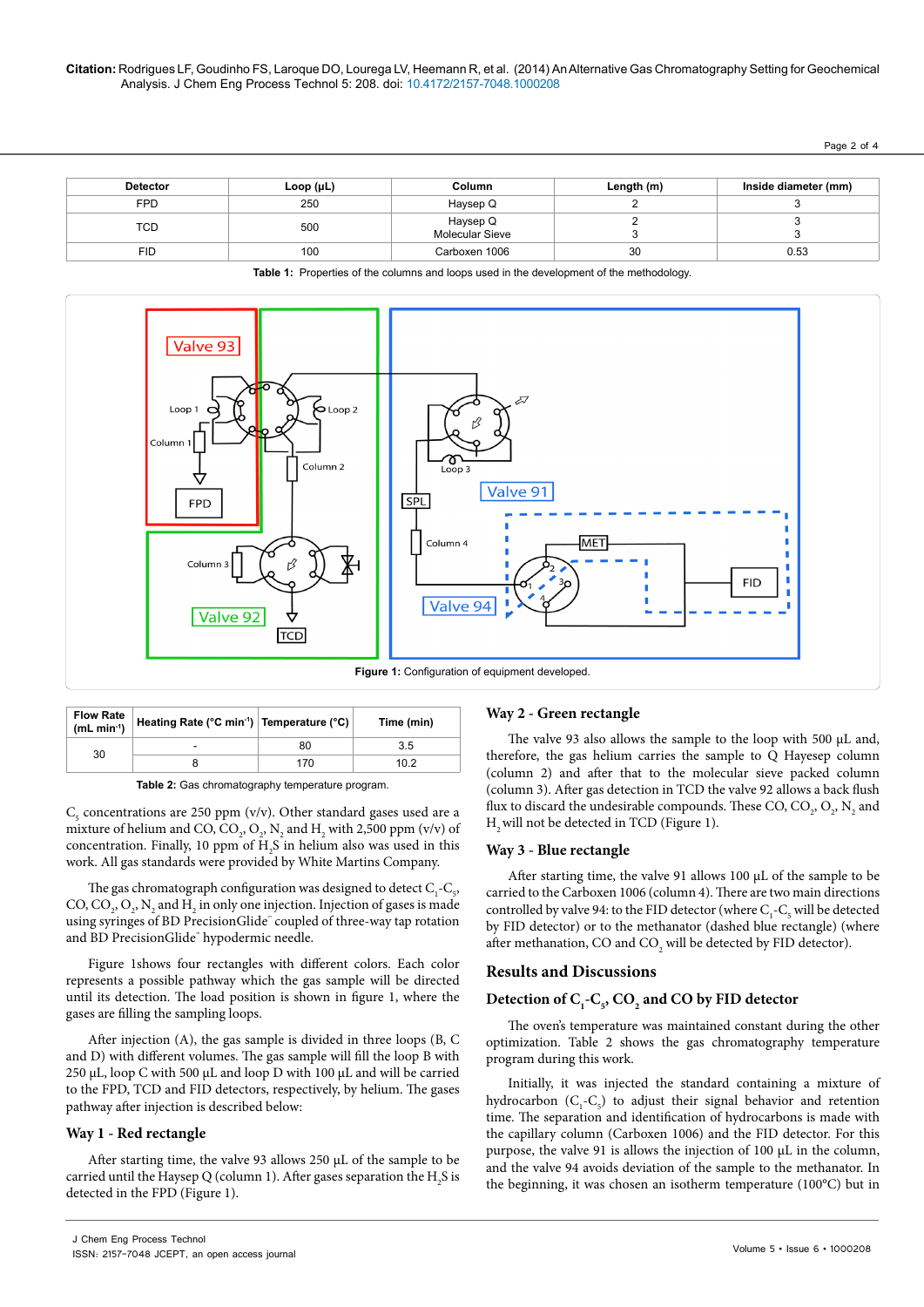**Citation:** Rodrigues LF, Goudinho FS, Laroque DO, Lourega LV, Heemann R, et al. (2014) An Alternative Gas Chromatography Setting for Geochemical Analysis. J Chem Eng Process Technol 5: 208. doi: 10.4172/2157-7048.1000208



this temperature, butane, butylene and pentane had their retention time above 50 min therefore, the time of analysis would stay infeasible. It was chosen a temperature program with two ramps to reduce the retention time for these compounds. The initial temperature was fixed at 35°C for three minutes and after methane (0.9 min), ethylene (2.2 min) and ethane (2.8 min) separation, the temperature is increased to 100°C using a heating rate of 50°C min-1. The temperature must remain at 100°C for 10 min and during this period, propane and propylene were separated in 7.4 and 7.9 min, respectively. Finally, using a heating rate of 25°C min-1, the temperature is increased until 250°C, hold for 12 min to separate butylene (12.7 min), butane (13.3 min) and pentane (18.4 min). The chromatogram for  $C_1$ - $C_5$  is shown in Figure 2A.

After the  $C_1$ - $C_5$  analysis, CO and CO<sub>2</sub> are analysed with the injection of 100 µL of standard containing 25,000 ppm (v/v) of CO and  $CO<sub>2</sub>$ . The separation and identification of these gases is made with a capillary column (Carboxen 1006) and the FID detector, respectively. Carbon dioxide and carbon monoxide CO and  $\mathrm{CO}_2$  must be reduced to methane in the methanator before their detection by FID detector. This procedure is achieved by closing the valve 94, allowing the CO and CO<sub>2</sub> passing through the methanator.

The main purpose of this optimization is to analyse hydrocarbon  $(C_1$ - $C_5$ ),  $CO_2$  and  $CO$  in the same run. Methane will be first detect in the FID detector and after its signal integration, CO is the next compound (retention time in 1.7 min). Because ethylene has the retention time (2.2 min) similar to CO (1.7 min), the valve 94 must be kept closed. This valve will be kept closed until  $\mathrm{CO}_2$  is detected by the FID detector. This procedure will allow ethylene and ethane with 2.2 min and 2.8 min respectively, get in the methanator because  $\mathrm{CO}_2$  has a retention time of 5.3 min. After  $\text{CO}_2$  signal integration, the valve 94 will actuate again and  $C_3$ - $C_5$  will go direct to the FID detector. Figure 2B shows the chromatogram of CO  $(1.7 \text{ min})$  and  $\text{CO}_2$   $(6.4 \text{ min})$ .

# Detection of CO, CO<sub>2</sub>, N<sub>2</sub>, O<sub>2</sub> and H<sub>2</sub> by TCD detector

For detection of CO,  $CO_2$ ,  $N_2$ ,  $O_2$  and  $H_2$  in TCD detector it was used a standard containing 25,000 ppm (v/v) of CO,  $CO_2$ ,  $N_2$ ,  $O_2$  and

 $H_2$ . The valve 93 directs the sample to the loop with 500  $\mu$ L and helium carries the sample to Q Hayesep column (column 2). In this column occurs the first separation of the compounds. While the hydrocarbons  $C_2$ - $C_5$  have a high affinity with the stationary phase, the compounds with Low Molecular Weight (LMW) such as CO,  $\text{CH}_4$ , CO<sub>2</sub>, N<sub>2</sub>, O<sub>2</sub>, H<sub>2</sub> do not have great affinity and cross the column earlier than  $C_2$ - $C_5$ . The purpose of this column is only to separate the hydrocarbons  $C_2$ - $C_5$  to the LMW. After the last LMW compound detection in TCD, the valve 92 is closed. This valve will act as a back flush flux in order to discard the retained fraction ( $C_2$ - $C_5$ ) in column 2 and therefore, only CO, CO<sub>2</sub>, N<sub>2</sub>,  $O_2$  and  $H_2$  will reach the TCD detector. Figure 2C shows the results of LMW gases detection in the TCD:  $\text{CO}_2$  (3.0 min) is the first compound that is detected in TCD followed by H<sub>2</sub> (4.2 min), O<sub>2</sub> (5.4 min), N<sub>2</sub> (6.7 min) and CO (9.9 min). Although is possible to detect  $C_2$ - $C_5$  in TCD it was chosen to discard these compounds because their detection take more than 50. Furthermore,  $C_2$ - $C_5$  are in low concentration, therefore, it is necessary to use one specific detector for this purpose.

# **Detection of H2 S by FPD detector**

When the valve 93 is open, 250 µL of the sample is also carried to the Haysep Q (column 1). A standard containing 10 ppm (v/v) of  $\rm H_2S$  is injected. In our first trial, no signal after followed injections was observed. How the  $H_2S$  is a reactive gas, probably it reacted with the tubing material (stainless steel). Therefore, it was changed the tubing and loop to sulfinert material to avoid some possible reaction. After that, it was possible to detect  $H_2S$  how can be viewed on the retention time 17.05 min (Figure 2D).

## **Limits of Detections (LODs)**

Limits of Detection (LODs) of each gas are shown in Table 3. Methane, carbon dioxide and carbon monoxide can be analyzed using TCD and FID detectors. This is advantage because if the samples have low concentration, it will be necessary to use FID detector due its lower LODs and higher sensitivity. Carbon dioxide and carbon monoxide are determined by FID only due the methanator actuation. Even TCD is known as universal detector, in this gas chromatography there are no